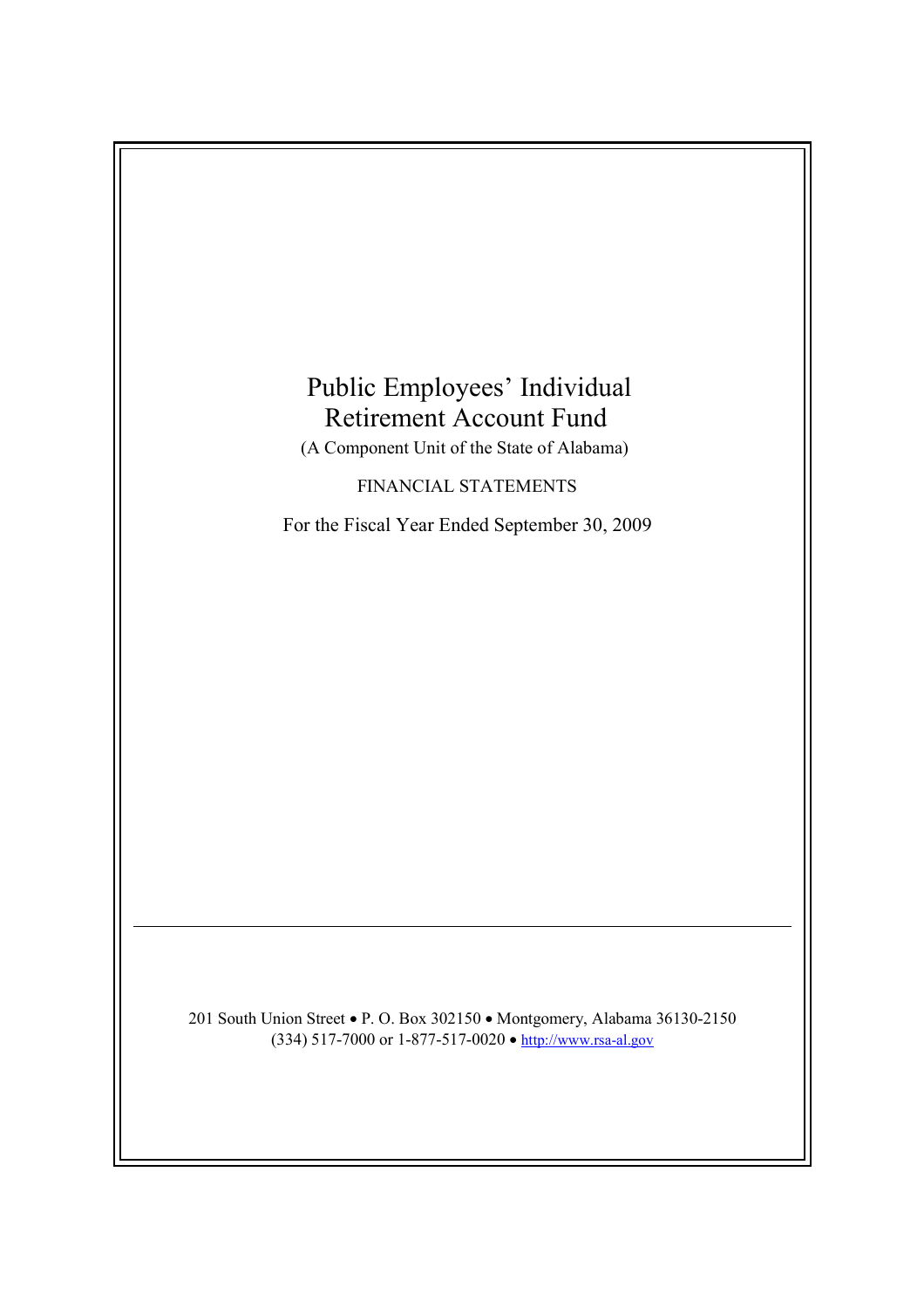

Carr, Riggs & Ingram, LLC 7550 Halcyon Summit Drive Montgomery, Alabama 36117

(334) 271-6678 (334) 271-6697 (fax) www.cricpa.com

## **INDEPENDENT AUDITORS' REPORT**

The Board of Control Public Employees' Individual Retirement **Account Fund** 

We have audited the accompanying statement of fiduciary net assets of the Public Employees' Individual Retirement Account Fund (a component unit of the State of Alabama) as of September 30, 2009, and the related statement of changes in fiduciary net assets for the year then ended. These financial statements are the responsibility of the Public Employees' Individual Retirement Account Fund. Our responsibility is to express an opinion on these financial statements based on our audit. The prior year partial comparative information has been derived from the Public Employees' Individual Retirement Account Fund's 2008 financial statements and, in our report dated January 27, 2009, we expressed an unqualified opinion on such financial statements.

We conducted our audit in accordance with auditing standards generally accepted in the United States of America. Those standards require that we plan and perform the audit to obtain reasonable assurance about whether the financial statements are free of material misstatement. An audit includes examining, on a test basis, evidence supporting the amounts and disclosures in the financial statements. An audit also includes assessing the accounting principles used and significant estimates made by management, as well as evaluating the overall financial statement presentation. We believe that our audit provides a reasonable basis for our opinion.

In our opinion, the 2009 financial statements referred to above present fairly, in all material respects, the financial position of the Public Employees' Individual Retirement Account Fund (a component unit of the State of Alabama) as of September 30, 2009, and its changes in fiduciary net assets for the year then ended in conformity with U.S. generally accepted accounting principles.

The management's discussion and analysis on pages 2 and 3 are not required parts of the basic financial statements but are supplementary information required by U.S. generally accepted accounting principles. We have applied certain limited procedures, which consisted principally of inquiries of management regarding the methods of measurement and presentation of the required supplementary information. However, we did not audit the information and express no opinion on it.

Carry Rigger & Ingram, L.L.C.

January 27, 2010 Montgomery, Alabama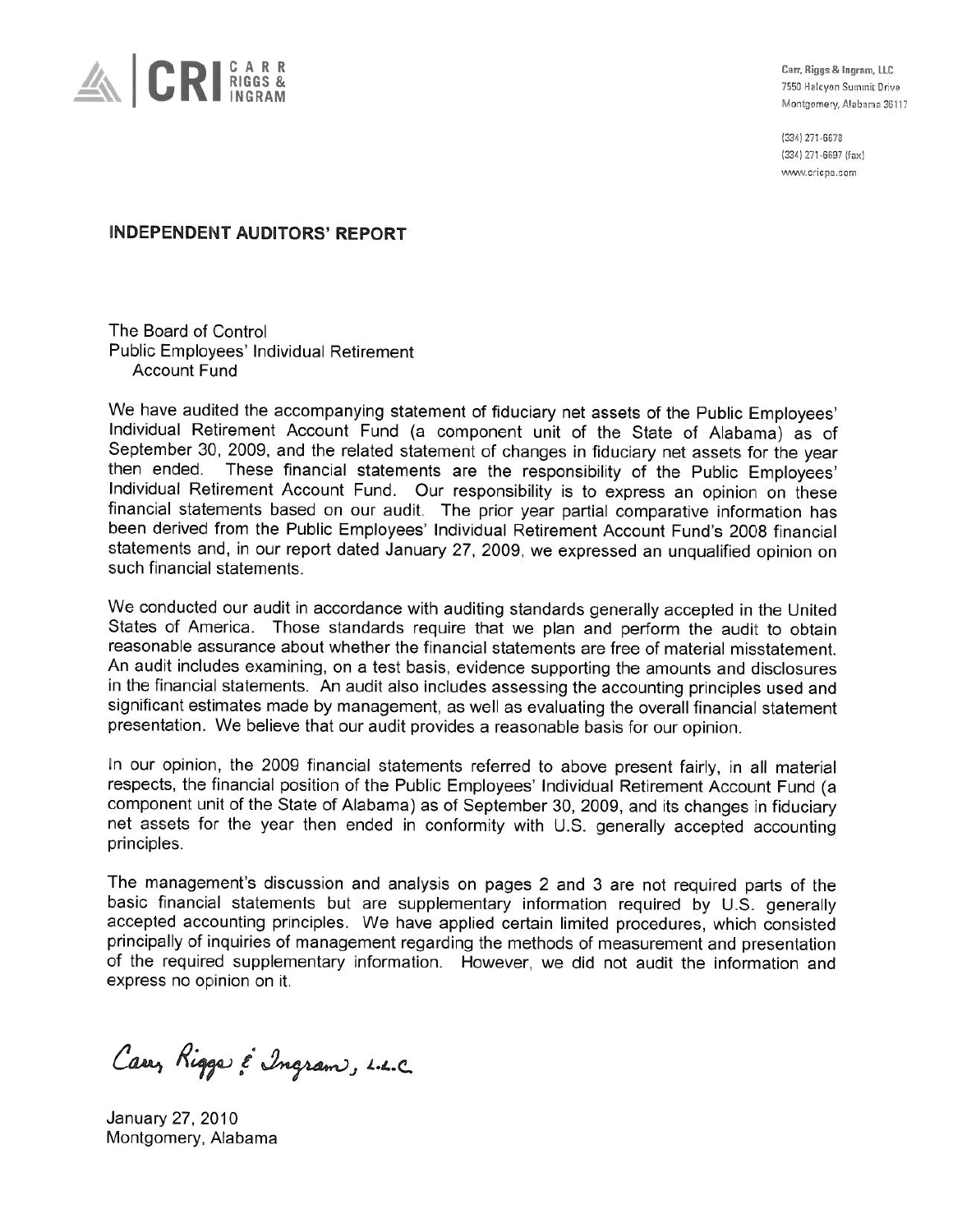## **PUBLIC EMPLOYEES' INDIVIDUAL RETIREMENT ACCOUNT FUND Management's Discussion and Analysis**

The Public Employees' Individual Retirement Account Fund (PEIRAF) was established in 1982 to provide public employees of the State of Alabama with an opportunity to invest in an employee contribution plan. The Tax Reform Act of 1986 prohibited contributions to employee contribution plans for years after 1986. Accordingly, on November 26, 1986, the Board elected to discontinue receiving contributions to the PEIRAF after December 31, 1986. Existing PEIRAF member accounts continue to be invested and available for distribution. The following discussion provides an overview of the financial position and results of operation for the PEIRAF as of and for the year ended September 30, 2009, respectively. For more detailed information, please refer to the financial statements, including the Notes to the Financial Statements.

#### **Financial Statements**

The financial statements include the Statement of Fiduciary Net Assets and the Statement of Changes in Fiduciary Net Assets. The Notes to the Financial Statements are considered an integral part of the financial statements. The financial statements are prepared using the economic resources measurement focus and accrual basis of accounting. Revenues are recognized when earned and expenses are recognized when incurred, regardless of when cash is received or expended. Investments are reported at fair value.

Statement of Fiduciary Net Assets – Includes all assets and liabilities of the PEIRAF and provides a snapshot of the financial position of the PEIRAF as of the end of the fiscal year. Assets less liabilities results in the net assets held in trust for members at fiscal year-end.

Statement of Changes in Fiduciary Net Assets – Reports all additions and deductions of the PEIRAF for the fiscal year. Additions are primarily comprised of investment income. Deductions are principally made up of normal distributions and member withdrawals. Additions minus deductions provide the change in fiduciary net assets for the fiscal year. The change in fiduciary net assets plus the beginning fiduciary net assets results in the fiduciary net assets held in trust for members at fiscal year-end.

The Notes to the Financial Statements include plan descriptions, a summary of significant accounting policies, credit risk disclosures for cash and investments, concentration of investments disclosures, and securities lending disclosures.

#### **Comparative Summary Statements**

#### **Summary Comparative Statement of Fiduciary Net Assets As of September 30, 2009 and2008**

|                                        | 2009         | 2008         | <b>Variance</b> | % Increase<br>(Decrease) |
|----------------------------------------|--------------|--------------|-----------------|--------------------------|
| <b>Assets</b>                          |              |              |                 |                          |
| Cash                                   | \$           | -S           |                 |                          |
| Interest Receivable                    | 902,453      | 1,192,053    | S<br>(289,600)  | (24.29)                  |
| Investments                            | 81,924,472   | 76,837,016   | 5,087,456       | 6.62                     |
| Invested Securities Lending Collateral | 14,882,608   | 26,853,800   | (11, 971, 192)  | (44.58)                  |
| <b>Total Assets</b>                    | 97,709,534   | 104,882,870  | (7, 173, 336)   | (6.84)                   |
| <b>Liabilities</b>                     |              |              |                 |                          |
| Securities Lending Collateral          | 14,882,608   | 26,853,800   | (11, 971, 192)  | (44.58)                  |
| <b>Total Liabilities</b>               | 14,882,608   | 26,853,800   | (11, 971, 192)  | (44.58)                  |
| Net Assets Held in Trust for           |              |              |                 |                          |
| <b>PEIRAF Benefits</b>                 | \$82,826,926 | \$78,029,070 | \$<br>4,797,856 | 6.15                     |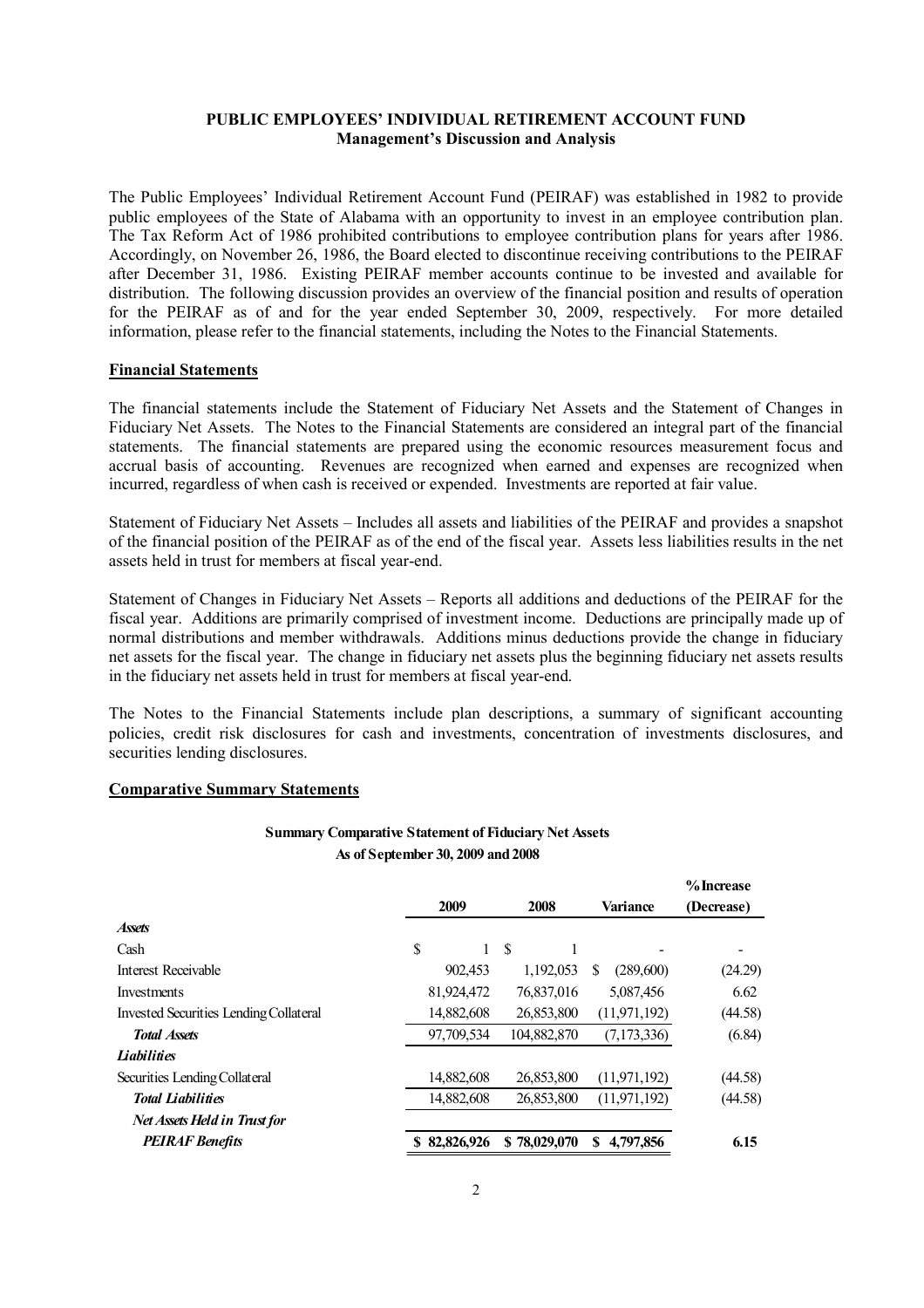## **PUBLIC EMPLOYEES' INDIVIDUAL RETIREMENT ACCOUNT FUND Management's Discussion and Analysis**

|                                                      |    |              |     |               |                | % Increase |
|------------------------------------------------------|----|--------------|-----|---------------|----------------|------------|
|                                                      |    | 2009         |     | 2008          | Variance       | (Decrease) |
| <i><b>Additions</b></i>                              |    |              |     |               |                |            |
| Interest Income                                      | S. | 4,223,614    | \$. | 4,443,676     | (220,062)<br>S | (4.95)     |
| Net Increase/(Decrease) in Fair Value of Investments |    | 4,331,398    |     | (5,738,594)   | 10,069,992     | 175.48     |
| Net Income from Securities Lending Activities        |    | 165,066      |     | 183,164       | (18,098)       | (9.88)     |
| <b>Total Additions</b>                               |    | 8,720,078    |     | (1, 111, 754) | 9,831,832      | 884.35     |
| <b>Deductions</b>                                    |    |              |     |               |                |            |
| Normal Distributions                                 |    | 3,922,222    |     | 2,761,290     | 1,160,932      | 42.04      |
| <b>Total Deductions</b>                              |    | 3,922,222    |     | 2,761,290     | 1,160,932      | 42.04      |
| <i>Increase/(Decrease) in Fiduciary Net Assets</i>   |    | 4,797,856    |     | (3,873,044)   | 8,670,900      | 223.88     |
| Net Assets Held in Trust for PEIRAF Benefits -       |    |              |     |               |                |            |
| Beginning of Year                                    |    | 78,029,070   |     | 81,902,114    | (3,873,044)    | (4.73)     |
| Net Assets Held in Trust for PEIRAF Benefits -       |    |              |     |               |                |            |
| <b>End of Year</b>                                   |    | \$82,826,926 |     | \$78,029,070  | \$4,797,856    | 6.15       |

## **Summary Comparative Statement of Changes in Fiduciary Net Assets For the Fiscal Years Ended September 30, 2009 and 2008**

## **Financial Analysis**

 Investment return for fiscal year 2009 was 11.37% due to the improved performance of fixed income investments in PEIRAF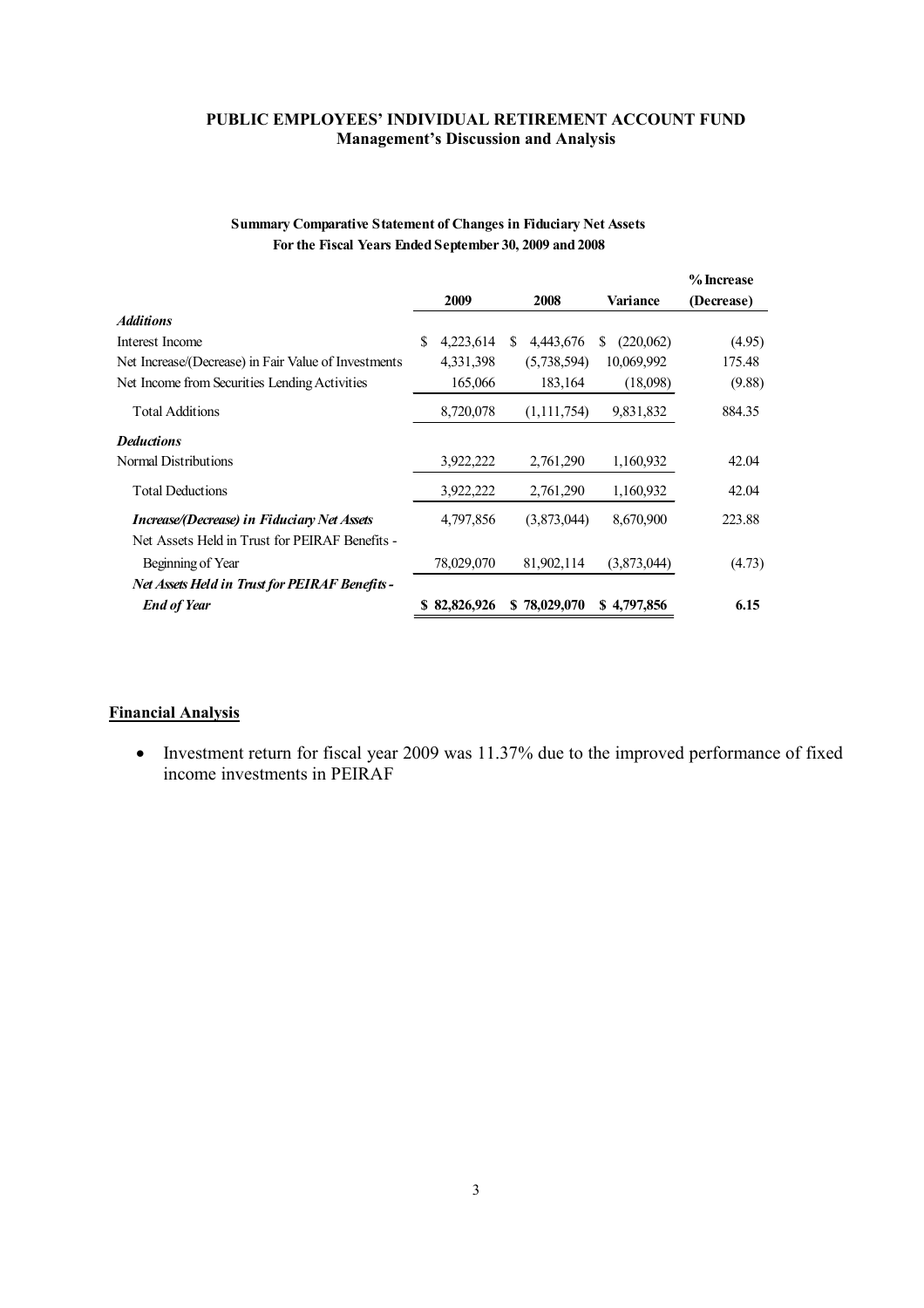## **PUBLIC EMPLOYEES' INDIVIDUAL RETIREMENT ACCOUNT FUND Statement of Fiduciary Net Assets**

**September 30, 2009 with comparative amounts at September 30, 2008**

|                                                     | 2009             | 2008             |
|-----------------------------------------------------|------------------|------------------|
| Assets                                              |                  |                  |
| Cash                                                | \$<br>1          | \$<br>1          |
| <b>Interest Receivable</b>                          | 902,453          | 1,192,053        |
| Investments, at Fair Value (Note 2)                 |                  |                  |
| <b>Commercial Paper</b>                             | 2,999,512        | 1,999,028        |
| Money Market and Mutual Funds                       | 5,537,436        | 3,950,285        |
| U. S. Government Guaranteed Bonds                   | 13,732,058       | 14,220,496       |
| U. S. Agency Securities                             | 10,456,096       | 13,379,317       |
| Mortgage-backed Securities                          | 8,347,398        | 6,364,964        |
| Corporate Bonds                                     | 35,897,640       | 31,026,885       |
| <b>Private Placements</b>                           | 4,911,215        | 5,851,340        |
| <b>Common and Preferred Stocks</b>                  | 43,117           | 44,701           |
| <b>Total Investments</b>                            | 81,924,472       | 76,837,016       |
| <b>Invested Securities Lending Collateral</b>       | 14,882,608       | 26,853,800       |
| <b>Total Assets</b>                                 | 97,709,534       | 104,882,870      |
| <b>Liabilities</b>                                  |                  |                  |
| Securities Lending Collateral                       | 14,882,608       | 26,853,800       |
| <b>Total Liabilities</b>                            | 14,882,608       | 26,853,800       |
| <b>Net Assets Held in Trust for PEIRAF Benefits</b> | \$<br>82,826,926 | \$<br>78,029,070 |

See accompanying Notes to the Financial Statements.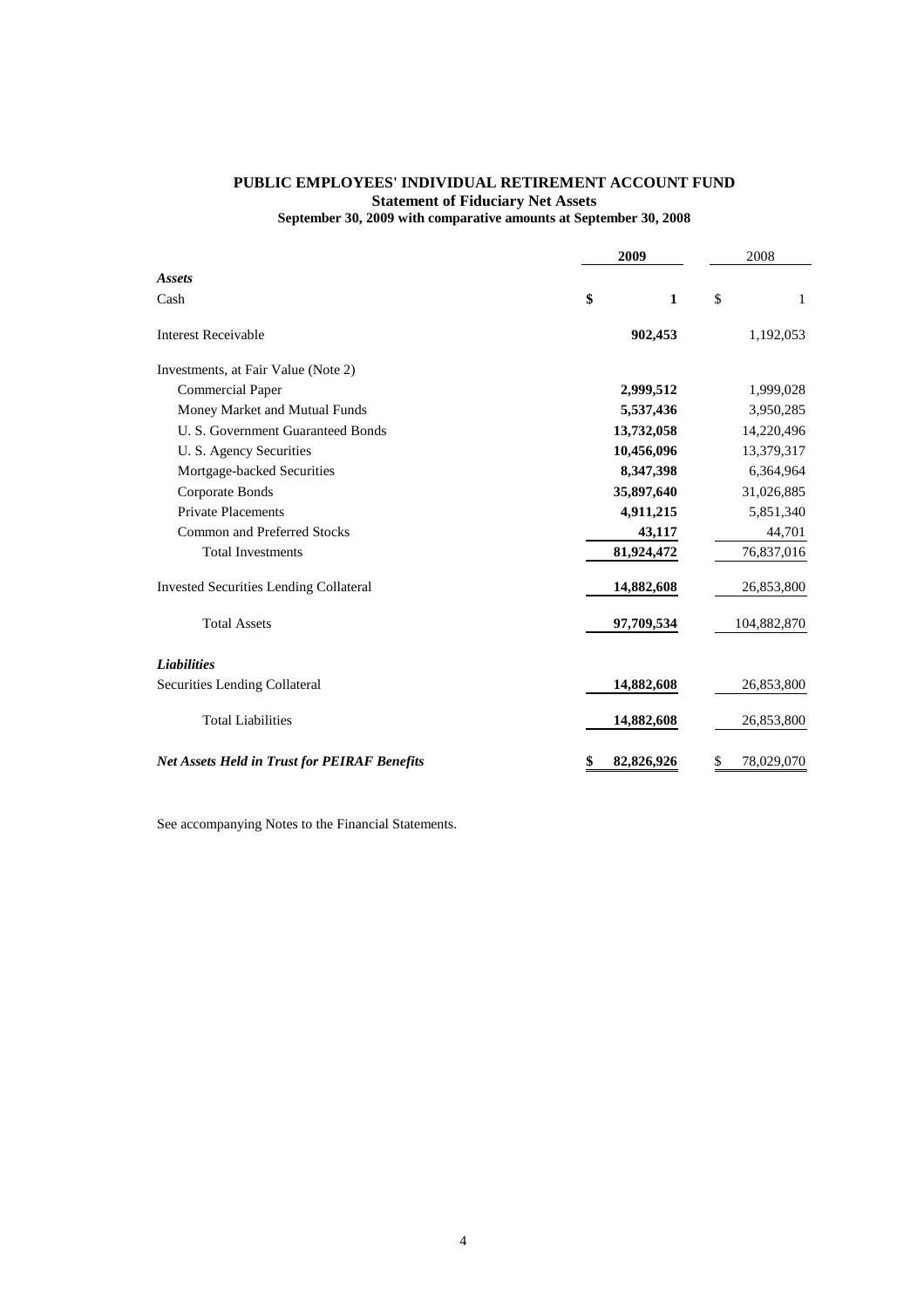#### **PUBLIC EMPLOYEES' INDIVIDUAL RETIREMENT ACCOUNT FUND Statement of Changes in Fiduciary Net Assets For the Fiscal Year Ended September 30, 2009 with comparative amounts shown for 2008**

|                                                          | 2009             | 2008             |
|----------------------------------------------------------|------------------|------------------|
| <b>Additions</b>                                         |                  |                  |
| Investment Income (Note 2)                               |                  |                  |
| <b>From Investing Activities</b>                         |                  |                  |
| <b>Interest and Dividends</b>                            | \$<br>4,223,614  | \$<br>4,443,676  |
| Net Increase/(Decrease) in Fair Value of Investments     | 4,331,398        | (5,738,594)      |
| Total Investment Income/(Loss) from Investing Activities | 8,555,012        | (1,294,918)      |
| <b>From Securities Lending Activities</b>                |                  |                  |
| Securities Lending Income                                | 266,177          | 858,046          |
| Less Securities Lending Expenses:                        |                  |                  |
| <b>Borrower Rebates</b>                                  | 69,346           | 639,139          |
| <b>Management Fees</b>                                   | 31,765           | 35,743           |
| <b>Total Securities Lending Expenses</b>                 | 101,111          | 674,882          |
| Income from Securities Lending Activities, Net           | 165,066          | 183,164          |
| Net Investment Income/(Loss)                             | 8,720,078        | (1, 111, 754)    |
| <b>Total Additions</b>                                   | 8,720,078        | (1, 111, 754)    |
| <b>Deductions</b>                                        |                  |                  |
| <b>Normal Distributions</b>                              | 3,922,222        | 2,761,290        |
| <b>Total Deductions</b>                                  | 3,922,222        | 2,761,290        |
| <b>Change in Net Assets</b>                              | 4,797,856        | (3,873,044)      |
| <b>Net Assets Held in Trust for PEIRAF Benefits:</b>     |                  |                  |
| Beginning of Year                                        | 78,029,070       | 81,902,114       |
| <b>End of Year</b>                                       | 82,826,926<br>\$ | \$<br>78,029,070 |

See accompanying Notes to the Financial Statements.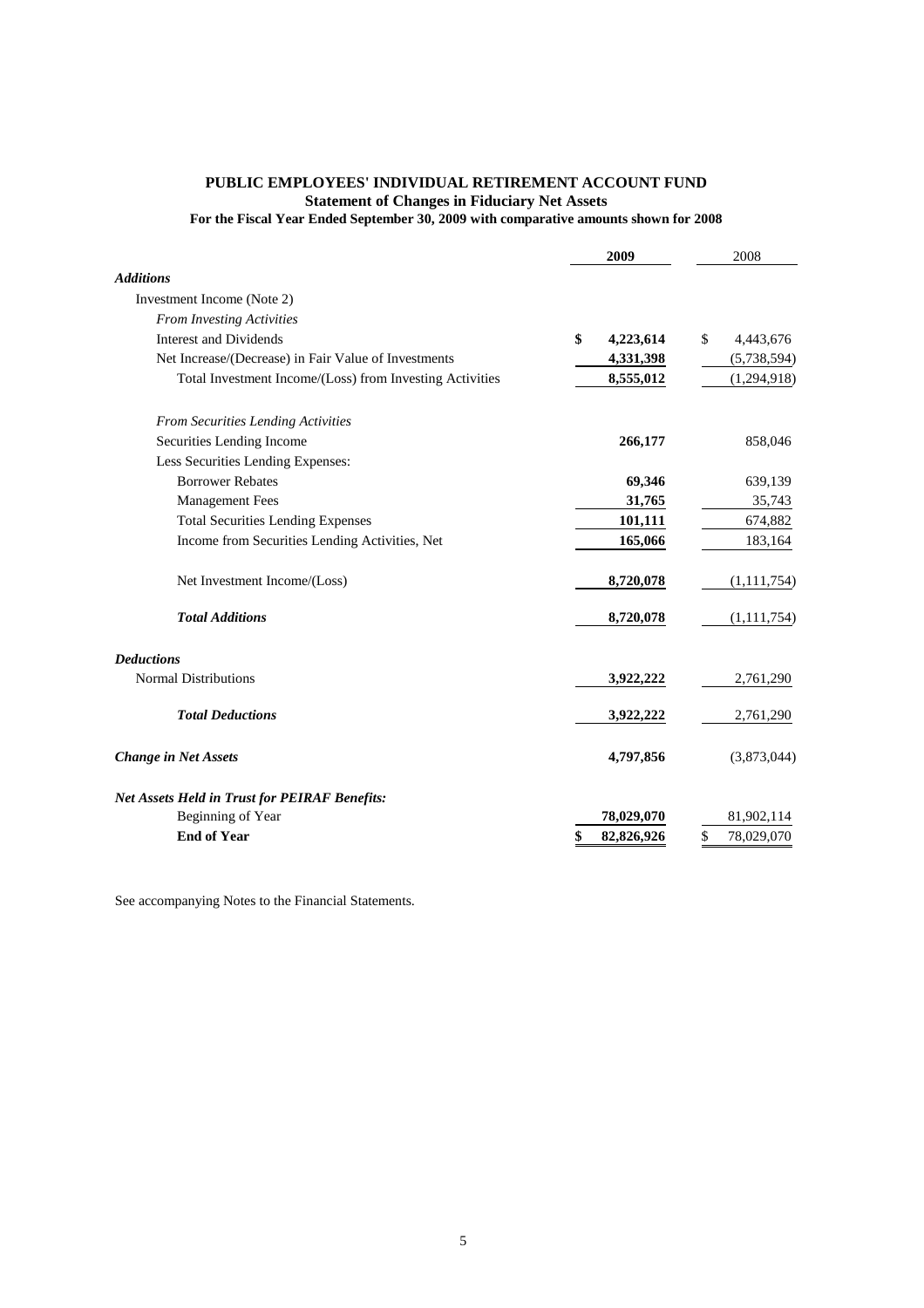## **1) Organization and Summary of Significant Accounting Policies**

#### **A. Plan Description**

The Public Employees' Individual Retirement Account Fund (PEIRAF) was established July 8, 1982 under the provision of Act 776 of the 1982 Legislature for the purpose of providing public employees of the State of Alabama an opportunity to receive benefits offered by the Economic Recovery Act of 1981 as it relates to individual retirement accounts for public employees covered by a mandatory public retirement plan. The PEIRAF operates as a deductible employee contribution plan, which began receiving deductible employee contributions November 1, 1982. The responsibility for the general administration and operation of the PEIRAF is vested with its Board of Control. In accordance with the Governmental Accounting Standards Board (GASB), the PEIRAF is considered a component unit of the State of Alabama (State) and is included in the State's *Comprehensive Annual Financial Report*.

All members of the Teachers' Retirement System of Alabama, Employees' Retirement System of Alabama, Judicial Retirement Fund, and employees of employers eligible to participate in the Employees' Retirement System pursuant to provisions of Section 36-27-6, *Code of Alabama 1975* are members of the PEIRAF and were eligible to make voluntary contributions. At September 30, 2009 there were 2,150 participants.

The Tax Reform Act of 1986 prohibited contributions to deductible employee contribution plans for years after 1986. Accordingly, on November 26, 1986, the PEIRAF Board of Control elected to discontinue receiving contributions to this plan after December 31, 1986. Existing PEIRAF member accounts will continue to be invested and reinvested and available for distribution.

## **B. Cash**

Cash consists of deposits held by the State Treasurer in the PEIRAF's name. Deposits are entirely insured by Federal depository insurance or protected under the Security for Alabama Funds Enhancement (SAFE) Program. The *Code of Alabama 1975* requires all State organizations to participate in the SAFE Program. The SAFE Program is a multiple financial institution collateral pool. The SAFE Program requires all public funds to be deposited in a financial institution designated by the State Treasurer as a qualified public depository. Each qualified public depository is required to pledge collateral in accordance with the rules established by the SAFE Board of Directors. In the event that a qualified public depository defaults or becomes insolvent and the pledged collateral is insufficient to satisfy the claims of public depositors, the *Code of Alabama 1975, Section 41-14A-9(3)* authorizes the State Treasurer to make assessments against the other qualified public depositories in the pool so that there will be no loss of public funds.

## **C. Basis of Accounting**

The PEIRAF is a private purpose trust fund that operates under the accrual basis of accounting. Revenues are recognized when earned and expenses are recognized when incurred, regardless of the timing of the cash flows in accordance with standards of the GASB. Subsequent events were evaluated by management through the date the financial statements were issued.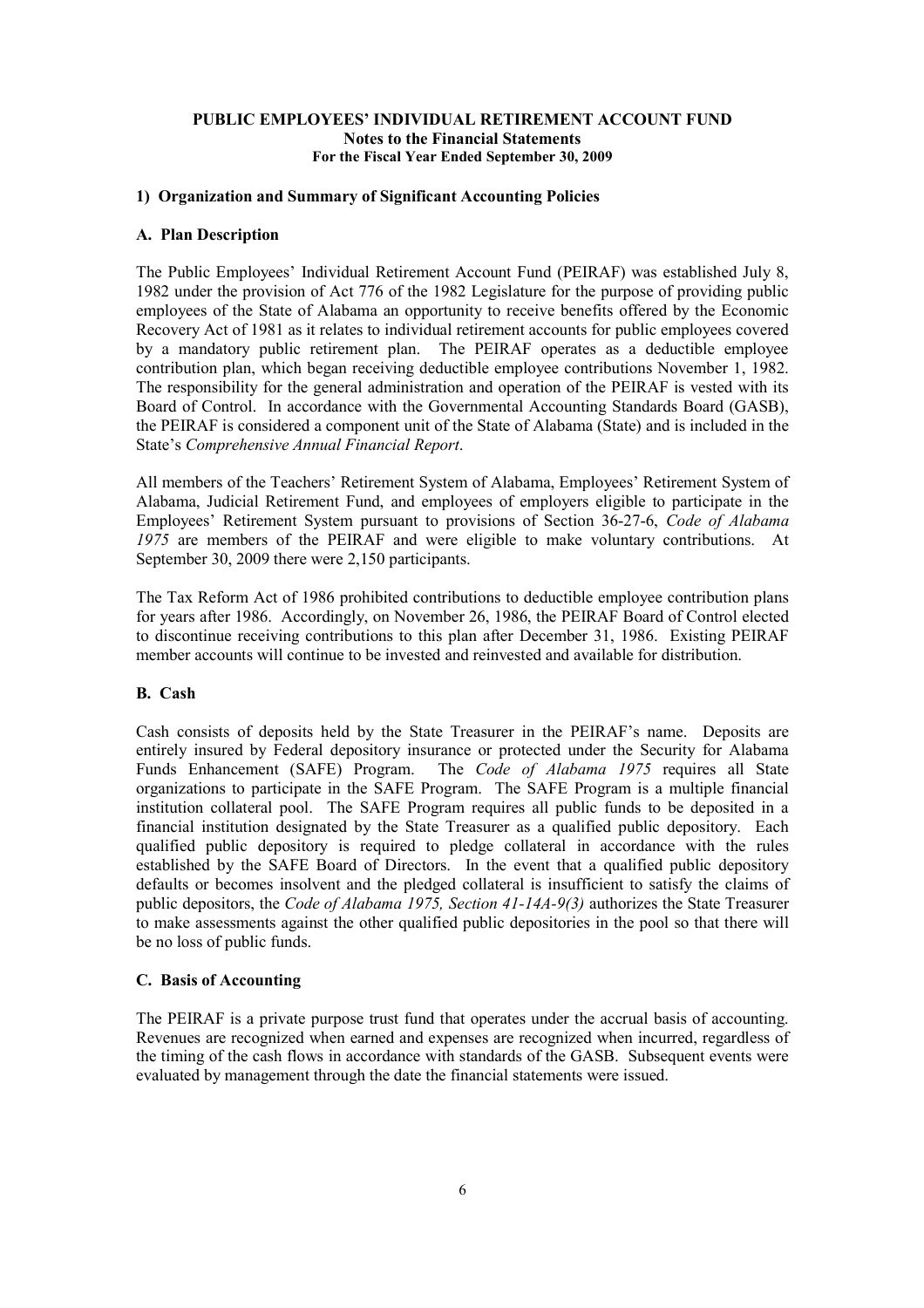#### **D. Investments**

The Board of Control has the authority and responsibility to invest and reinvest available funds, through the secretary-treasurer of the Employees' Retirement System, in bonds, mortgage-backed securities, common and preferred stock, or other investment vehicles with the care, skill, prudence, and diligence under the circumstances then prevailing that a prudent person acting in a like capacity and familiar with such matters would use.

All investments are carried at fair value except money market funds with a remaining maturity of one year or less at the time of purchase which are reported at cost, which approximates fair value. Securities traded on national exchanges are valued at the last reported sales price at current exchange rates. Mortgage-backed securities are reported based on estimated future principal and interest payments discounted at the prevailing interest rate for similar instruments. Generally, private placements are valued based on the selling price of similar investments sold in the open market. In those instances where there are no similar investments sold in the open market, an appraisal is performed to determine the fair value of the private placements.

#### **E. Income Distribution**

All investment income earned on the accrual basis is posted monthly to member accounts based on average daily balances. The income posted to member accounts was at an annual rate of 11.37 percent for the fiscal year.

#### **F. Administrative Costs**

Under the provisions of Legislative Act 2001-1061, the administrative costs incurred directly for the operation of the PEIRAF are provided from the expense funds of the Teachers' Retirement System and the Employees' Retirement System.

#### **G. Distribution Policy**

An employee may receive a lump-sum distribution, a partial distribution followed by equal monthly payments, or a monthly disbursement upon attaining age 59 ½ without penalty. There is no required age at which distributions must begin under this plan.

#### **H. Comparative Statements**

The basic financial statements include the prior year Statement of Fiduciary Net Assets and Statement of Changes in Fiduciary Net Assets (Statements) for comparative purposes only. Prior year Note Disclosures are not included. Therefore, the prior year basic financial statement presentation does not meet the minimum level of detail required for a presentation in conformity with generally accepted accounting principles. Accordingly, the prior year Statements should be read in conjunction with the PEIRAF's prior year financial report from which the prior year Statements were derived.

#### **I. Use of Estimates**

The preparation of financial statements in conformity with generally accepted accounting principles requires management to make estimates and assumptions that affect the reported amounts on the financial statements. Actual results may differ from these estimates.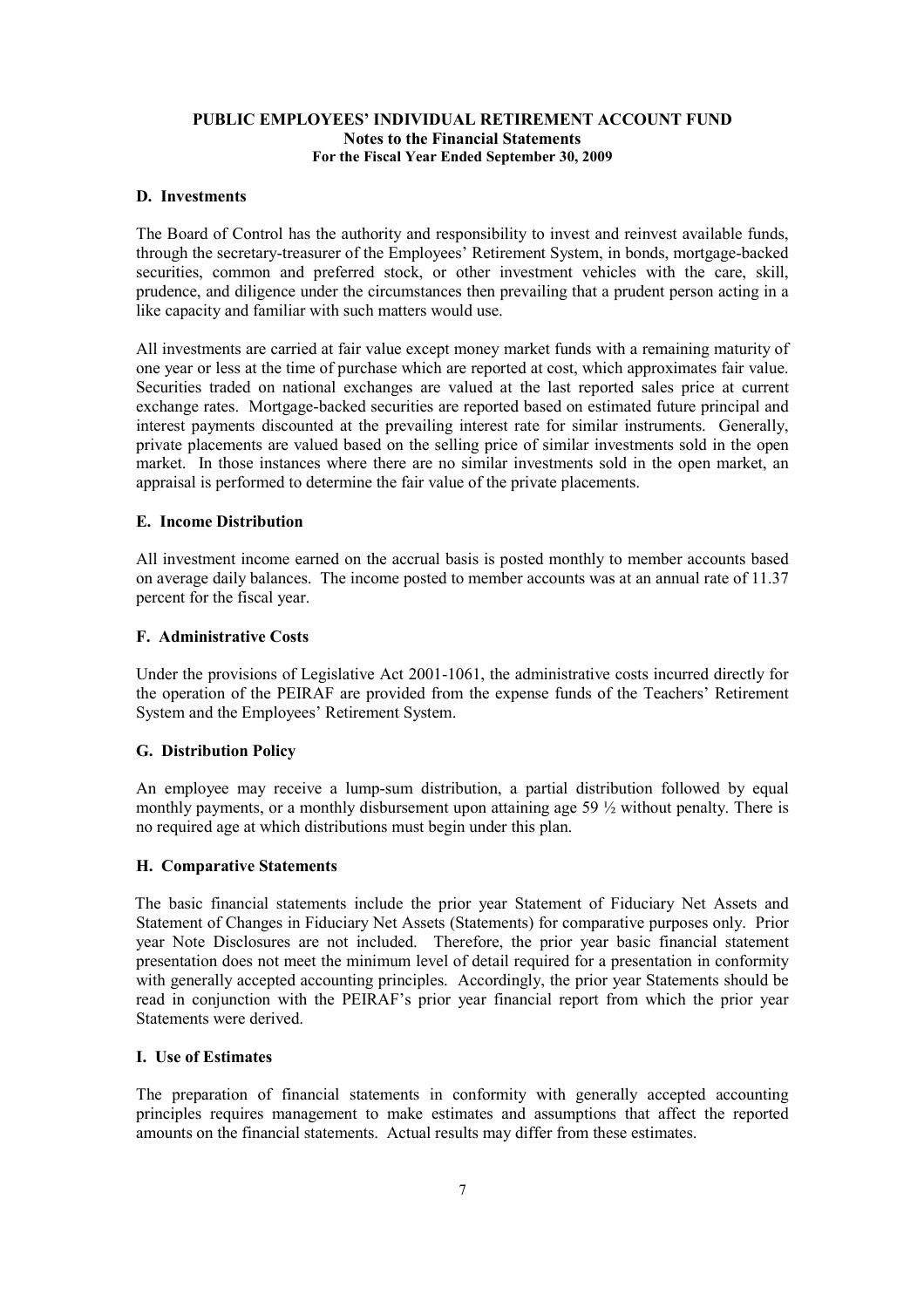#### **2) Investments**

#### **A. Investment Risks**

Investments are subject to certain types of risks, including interest rate risk, custodial credit risk, and credit quality risk. The following describes those risks:

Interest Rate Risk – The fair value of fixed-maturity investments fluctuates in response to changes in market interest rates. Increases in prevailing interest rates generally translate into decreases in fair value of those instruments. The fair value of interest sensitive instruments may also be affected by the creditworthiness of the issuer, prepayment options, relative values of alternative investments, and other general market conditions. Certain fixed maturity investments have call provisions that could result in shorter maturity periods. However, the Fund's intent is to hold all fixed maturity investments until maturity, and as such, fixed maturity investments are classified in the following tables as if they were held to maturity.

Custodial Credit Risk – For an investment, custodial credit risk is the risk that an entity will not be able to recover the value of its investments or collateral securities that are in the possession of an outside party if the counterparty fails. The PEIRAF's custodial credit risk policy requires the custodial agent to hold or direct its agents or subcustodians to hold, for the account of the PEIRAF all securities and other non-cash property other than securities in the Federal Reserve book-entry system, in a clearing agency which acts as a securities depository, or in another bookentry system. The PEIRAF's safekeeping agent holds all investments of the PEIRAF in the PEIRAF's name except for securities in the Securities Lending Program.

Credit Quality – Nationally recognized statistical rating organizations provide ratings of debt securities quality based on a variety of factors, such as the financial condition of the issuers, which provide investors with some idea of the issuer's ability to meet its obligations. Domestic fixed-maturity investments may consist of rated or non-rated securities. Short-term investments may consist of commercial paper rated at least A-2 and/or P-2, repurchase agreements, short-term U.S. securities, and other money market investments. U.S. government bonds, index linked government bonds, and certain government agency securities (Government National Mortgage Association securities or GNMAs) are explicitly backed by the full faith of the U.S. government and are not considered to have credit risk. The PEIRAF only invests in domestic fixed securities. The PEIRAF has a small amount of equity securities resulting from the conversion of debt securities to equity securities.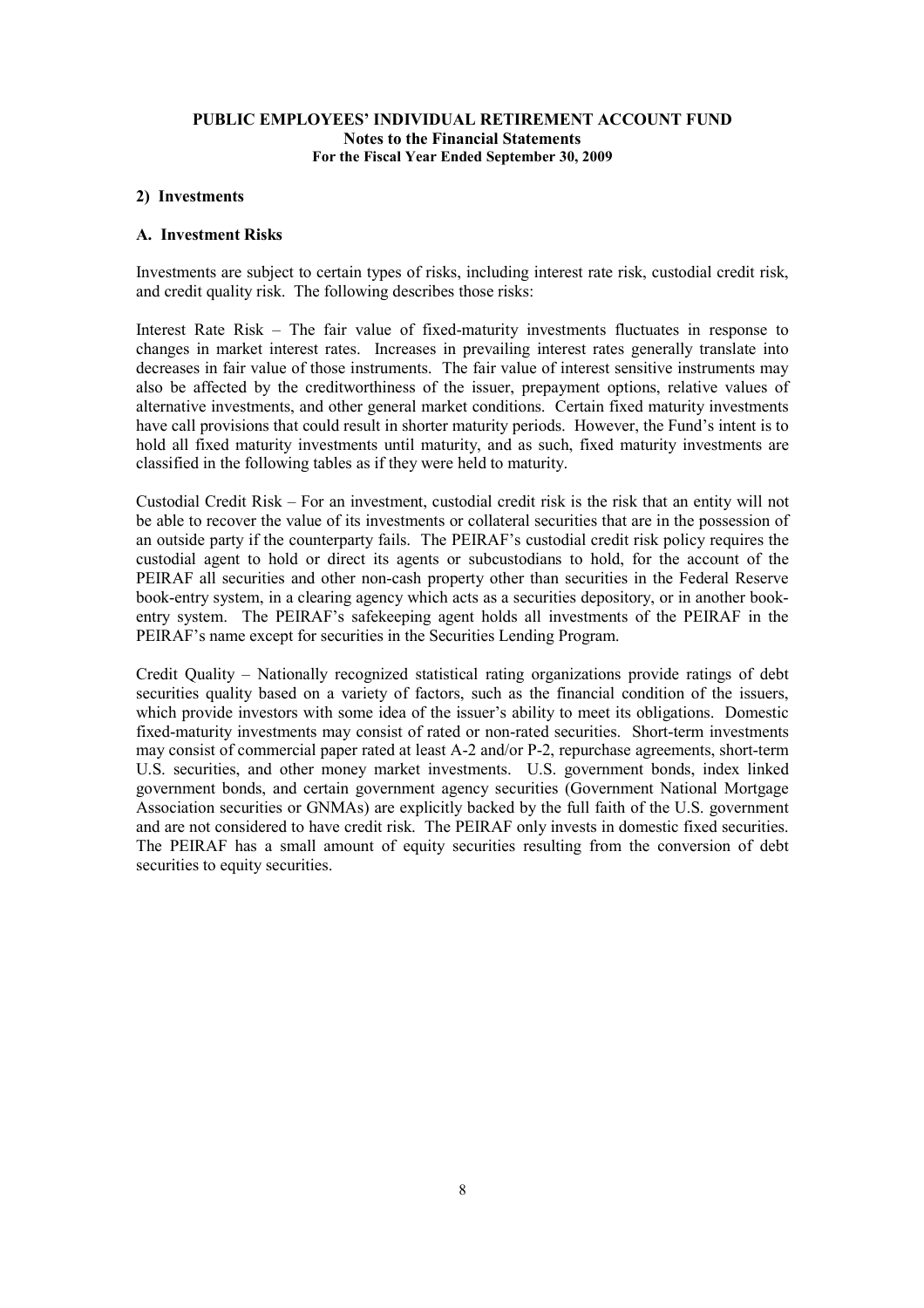#### **A. Investment Risks, Continued**

The following table provides information as of September 30, 2009, concerning the fair value of investments and interest rate risk:

|                                      |                          |    | <b>INVESTMENTS</b> |     |                                        |    |                          |               |                   |               |             |
|--------------------------------------|--------------------------|----|--------------------|-----|----------------------------------------|----|--------------------------|---------------|-------------------|---------------|-------------|
|                                      |                          |    |                    |     | <b>Maturity in Years at Fair Value</b> |    |                          |               |                   |               |             |
|                                      | Less                     |    |                    |     |                                        |    | <b>More</b>              |               | <b>Total Fair</b> |               |             |
| <b>Type of Investment</b>            | Than 1                   |    | $1-5$              |     | $6 - 10$                               |    | Than 10                  |               | <b>Value</b>      |               | <b>Cost</b> |
| <b>Fixed Maturity</b>                |                          |    |                    |     |                                        |    |                          |               |                   |               |             |
| Domestic                             |                          |    |                    |     |                                        |    |                          |               |                   |               |             |
| Commercial Paper                     | \$<br>2,999,512          |    |                    |     |                                        |    | $\overline{\phantom{0}}$ | <sup>\$</sup> | 2,999,512         | <sup>\$</sup> | 2,999,512   |
| U.S. Agency                          | $\overline{\phantom{0}}$ | \$ | 3,999,411          | \$. | 4,714,428                              | S  | 1,742,257                |               | 10,456,096        |               | 9,975,556   |
| <b>U.S. Government Guaranteed</b>    |                          |    | 3,554,182          |     | 9,463,033                              |    | 714,843                  |               | 13,732,058        |               | 13,087,640  |
| Corporate Bonds                      | 1,338,934                |    | 12,900,989         |     | 15,798,664                             |    | 5,859,053                |               | 35,897,640        |               | 35,583,768  |
| Private Placements                   |                          |    | 1,830,180          |     |                                        |    | 3,081,035                |               | 4,911,215         |               | 5,393,880   |
| <b>GNMAs</b>                         |                          |    |                    |     | 5,581                                  |    | 1,084,272                |               | 1,089,853         |               | 1,055,240   |
| Collateralized Mortgage Obligations  |                          |    | 52,681             |     | $\qquad \qquad \blacksquare$           |    | 7,204,864                |               | 7,257,545         |               | 7,002,426   |
| Money Market Funds                   | 5,537,436                |    |                    |     |                                        |    |                          |               | 5,537,436         |               | 5,537,436   |
| <b>Total Domestic Fixed Maturity</b> | 9,875,882                | S. | 22,337,443         | \$  | 29,981,706                             | \$ | 19,686,324               |               | 81,881,355        |               | 80,635,458  |
| Equities                             |                          |    |                    |     |                                        |    |                          |               |                   |               |             |

Domestic 43,117 449,766 **Total Investments 81,924,472\$ 81,085,224\$**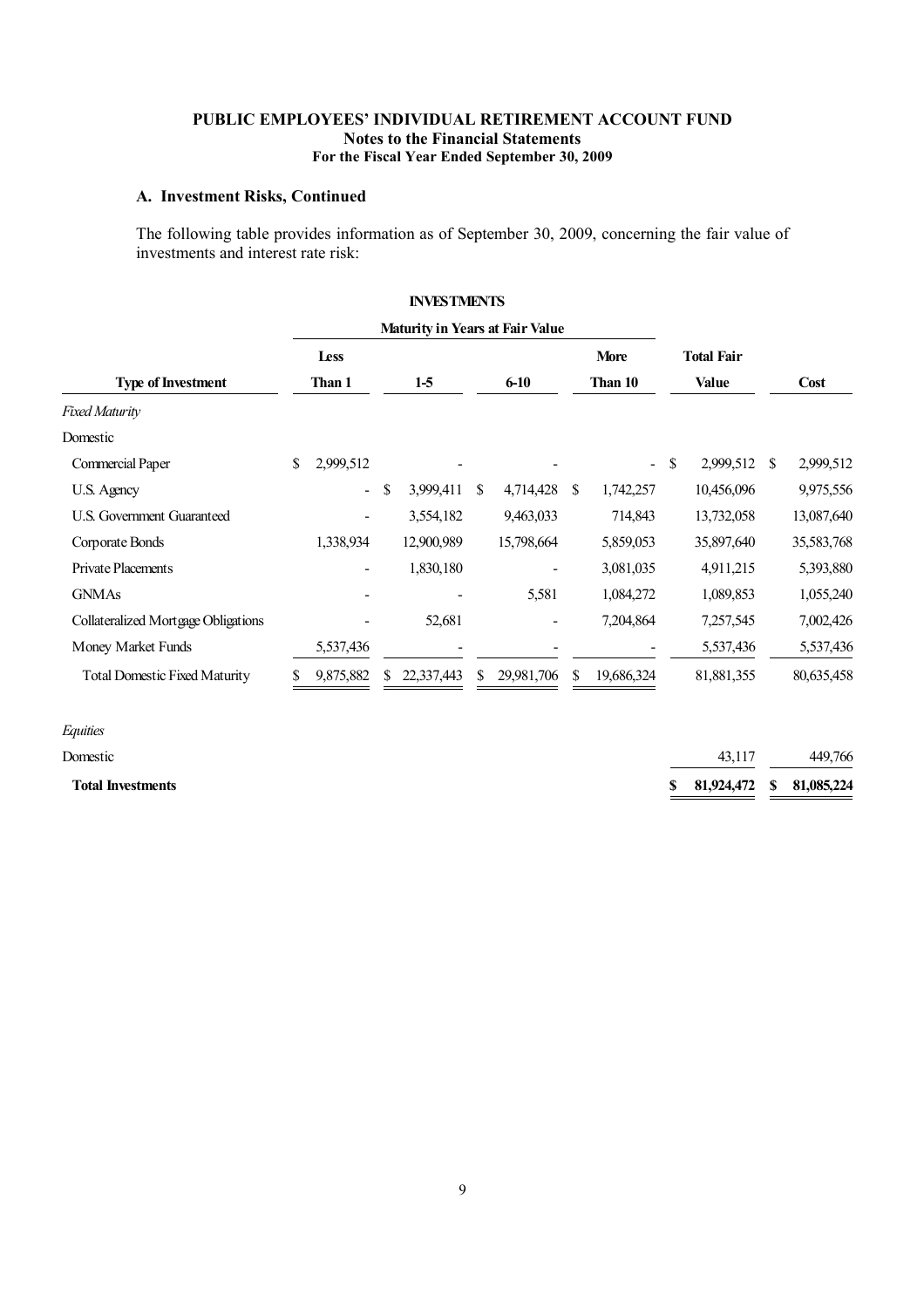#### **A. Investment Risks, Continued**

The following table provides information as of September 30, 2009, concerning credit risk:

| <b>Moody's Ratings</b>                | Fair<br>Value    | Cost             | <b>Percent of Total</b><br><b>Fixed Maturity</b><br><b>Fair Value</b> |
|---------------------------------------|------------------|------------------|-----------------------------------------------------------------------|
| AAA                                   | 17,660,960<br>\$ | 16,922,706<br>\$ | 21.569%                                                               |
| AA2                                   | 2,439,345        | 2,375,682        | 2.979%                                                                |
| AA3                                   | 781,307          | 730,509          | 0.954%                                                                |
| Al                                    | 4,295,372        | 3,958,615        | 5.246%                                                                |
| A2                                    | 5,767,561        | 5,412,207        | 7.044%                                                                |
| A3                                    | 5,058,898        | 5,089,373        | 6.178%                                                                |
| BAA1                                  | 6,395,118        | 5,996,438        | 7.810%                                                                |
| BAA2                                  | 5,896,529        | 5,693,465        | 7.201%                                                                |
| BAA3                                  | 2,630,117        | 2,790,495        | 3.212%                                                                |
| BA1                                   | 1,701,099        | 1,587,049        | 2.078%                                                                |
| BA <sub>2</sub>                       | 406,905          | 472,823          | 0.497%                                                                |
| BA3                                   | 446,980          | 445,214          | 0.546%                                                                |
| B1                                    | 894,412          | 1,100,077        | 1.092%                                                                |
| B3                                    | 320,965          | 331,669          | 0.392%                                                                |
| CAA2                                  | 532,561          | 750,086          | 0.650%                                                                |
| P-1                                   | 5,537,436        | 5,537,436        | 6.763%                                                                |
| $P-2$                                 | 2,999,512        | 2,999,512        | 3.663%                                                                |
| U.S. Government Guaranteed Securities | 14,821,911       | 14,142,881       | 18.102%                                                               |
| #Not Rated                            | 3,294,367        | 4,299,221        | 4.023%                                                                |
| Totals                                | 81,881,355<br>\$ | \$<br>80,635,458 | 100.000%                                                              |

## **RATINGS OF FIXED MATURITIES**

**Fair Value as a**

‡ Primarilyconsists of private placements

## **B. Concentration of Investments**

As of September 30, 2009, the PEIRAF owned debt securities of Federal National Mortgage Association and Federal Home Loan Mortgage Corporation, which represented approximately 8.81% and 9.74%, respectively, of the total fair value of investments.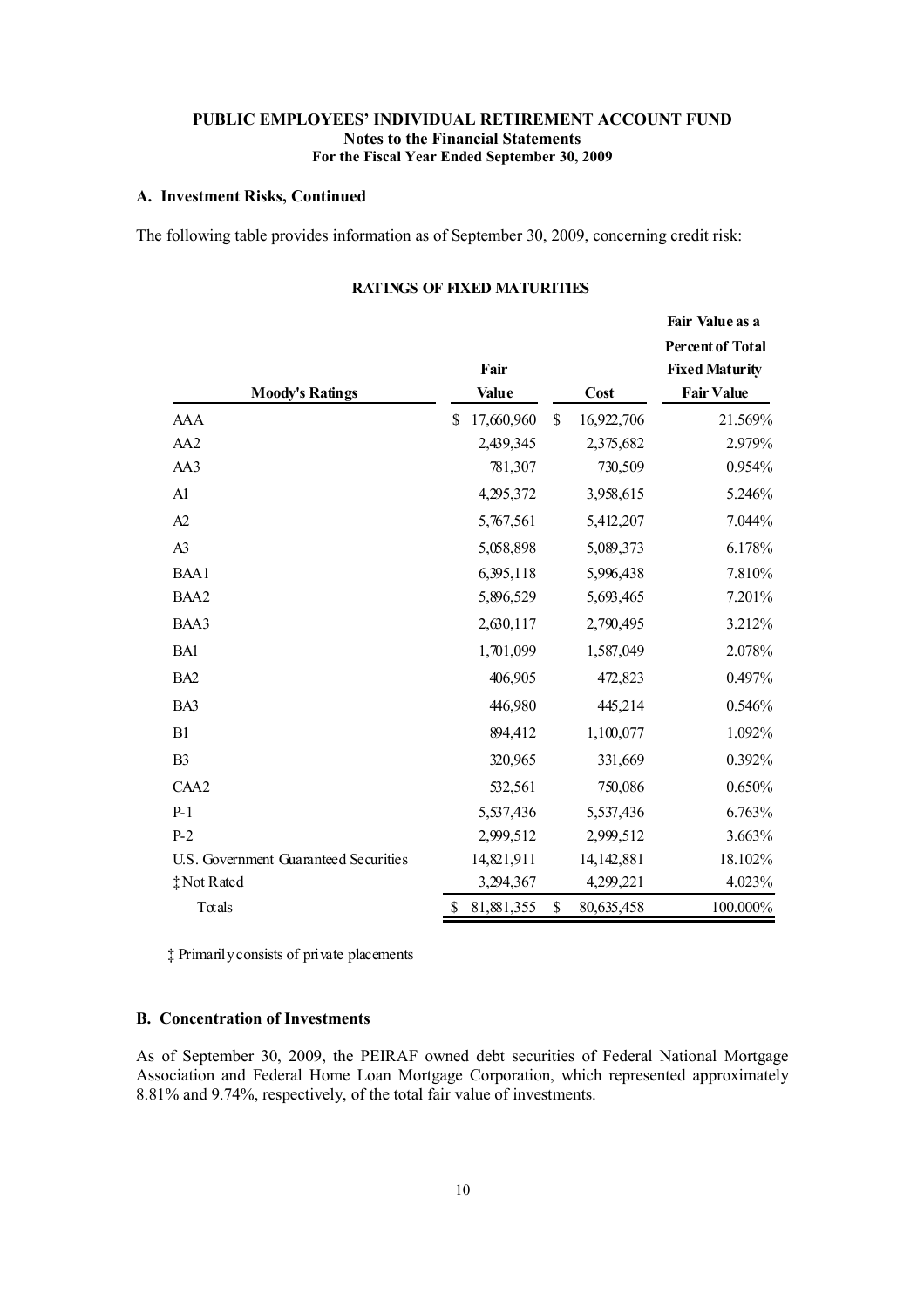#### **C. Securities Lending Program**

The PEIRAF is authorized by the Board of Control to participate in a securities lending program. The PEIRAF's custodian, State Street Bank and Trust Company (State Street), administers the program. Certain securities from the PEIRAF are loaned to borrowers approved by the PEIRAF for collateral that will be returned for the same security in the future. Approved borrowers of securities provide acceptable collateral in the form of cash, securities issued or guaranteed by the United States government or its agencies or instrumentalities, sovereign debt, Canadian Provincial debt, convertible bonds, irrevocable bank letters of credit by a person other than the borrower or an affiliate of the borrower if State Street determines to be appropriate, and such other collateral as the parties may agree to in writing from time to time. All security loans are open loans and can be terminated on demand by the PEIRAF or borrower. The initial collateral received shall have (i) in the case of loaned securities denominated in United States Dollars or whose primary trading market is located in the United States, sovereign debt issued by foreign governments (other than Canada) or corporate bonds that are not denominated in United States Dollars (other than those issued in Canada), a value of 102% of the fair value of the loaned securities, or (ii) in the case of loan securities which are not denominated in United States Dollars or whose primary trading market is not located in the United States (and are not referenced in (i)), a value of 105% of the fair value of the loaned securities, or (iii) in the case of loaned securities comprised of UK gilts, a value of 102.5% of the fair value of the loaned securities, or (iv) in all other cases, such value, not less than 102% of the fair value of the loaned securities, as may be applicable in the jurisdiction in which such loaned securities are customarily traded. Pursuant to the terms of the applicable securities loan agreement, State Street shall, in accordance with State Street's reasonable and customary practices, mark loaned securities and collateral to their fair value each business day based upon the fair value of the collateral and the loaned securities at the close of business, employing the most recently available pricing information and shall receive and deliver collateral in order to maintain the value of the collateral at no less than 100% of the fair value of the loaned securities.

The PEIRAF cannot pledge or sell collateral securities received unless the borrower defaults. Cash collateral is invested in the State Street Quality D Short-term Investments Fund (QDF).

The following describes the QDF's guidelines. The QDF's average effective duration was restricted to 120 days or less from October 1, 2008 until April 14, 2009. As of April 15, 2009 the QDF's average effective duration is restricted to 90 days or less. The maximum option-adjusted duration of any variable rate security investment of the QDF was five years or less from October 1, 2008 until April 14, 2009. The maximum option-adjusted duration of any variable rate security investment of the QDF shall be two and a half years or less as of April 15, 2009. All fixed rate instruments were required to have an option-adjusted duration not to exceed 30 months from October 1, 2008 to April 14, 2009. As of April 15, 2009 all fixed rate instruments must have an option-adjusted duration not to exceed 18 months. At the time of purchase, all securities with maturities of 13 months or less must qualify as first tier securities and all securities with maturities in excess of 13 months will be rated A or better by at least two nationally recognized statistical rating organizations (NRSROs), or, if not rated, be of comparable quality. The QDF may invest in other State Street managed investment vehicles provided they conform to QDF guidelines.

As of September 30, 2009, the average term of the loans was 9 days. Cash collateral investments in the QDF are matured as needed to fulfill loan obligations. There is no direct matching of the maturities of the loans with the investments made with cash collateral.